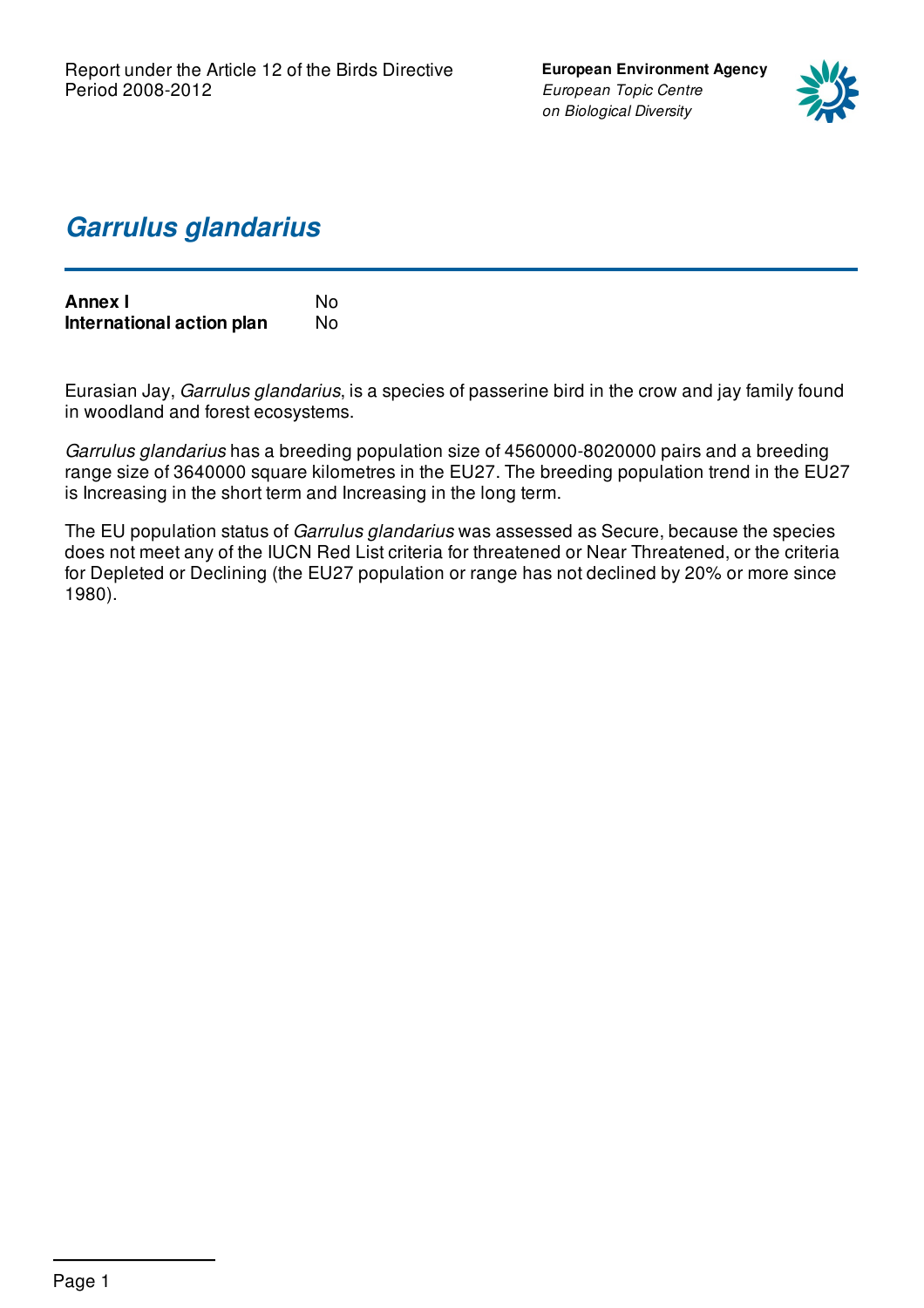*Report under the Article 12 of the Birds Directive*

# Assessment of status at the European level

| <b>Breeding</b><br>population size | <b>Breeding</b><br>population trend |              | Range   | <b>Breeding range</b><br>trend |              | Winter             | Winter population<br>trend |              | Population |
|------------------------------------|-------------------------------------|--------------|---------|--------------------------------|--------------|--------------------|----------------------------|--------------|------------|
|                                    | <b>Short</b><br>term                | Long<br>term | area    | <b>Short</b><br>term           | Long<br>term | population<br>size | <b>Short</b><br>term       | Long<br>term | status     |
| 4560000 - 8020000 p                |                                     | ÷            | 3640000 |                                |              |                    |                            |              | Secure     |

See the endnotes for more information<sup>i</sup>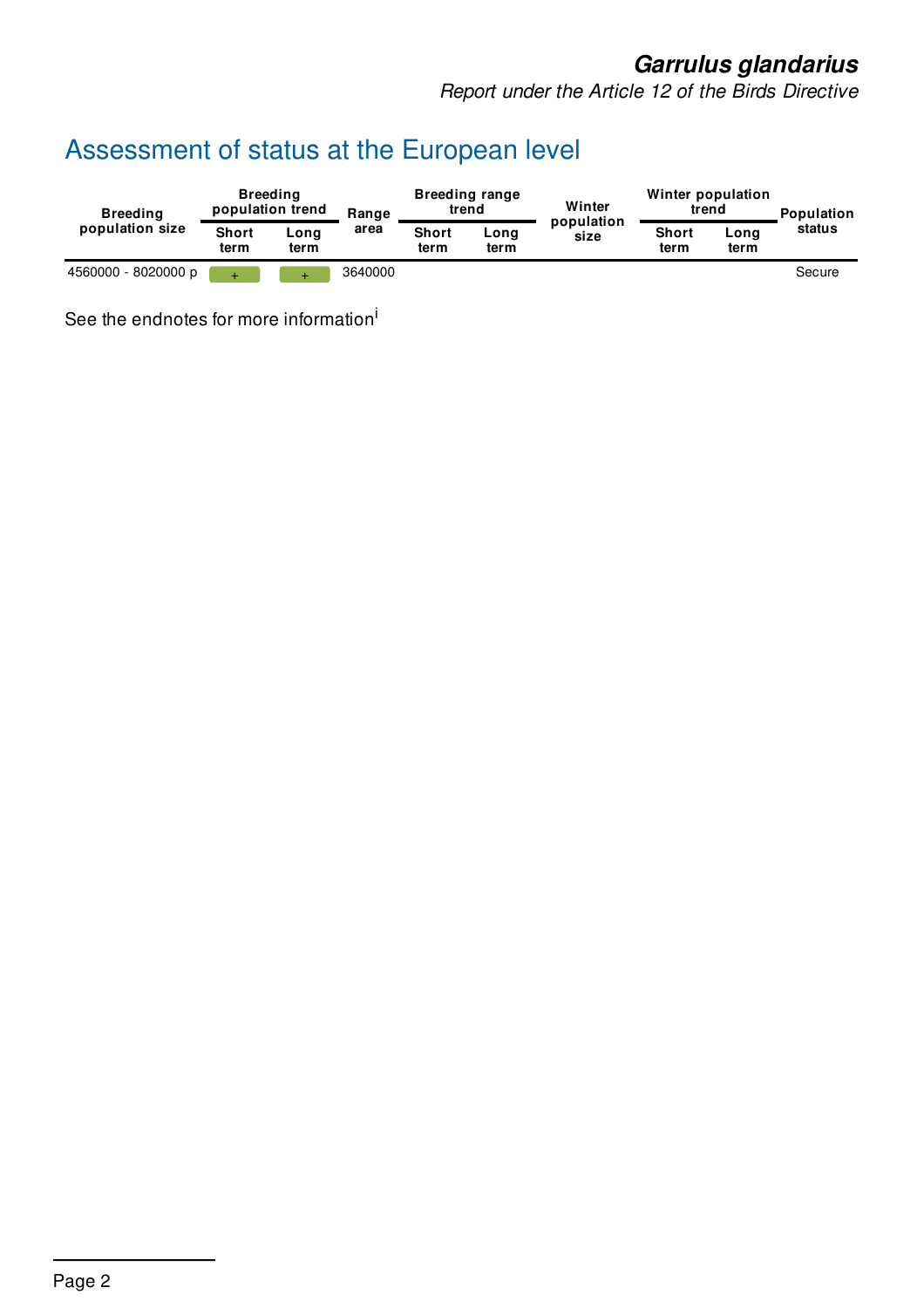*Report under the Article 12 of the Birds Directive*





Species distribution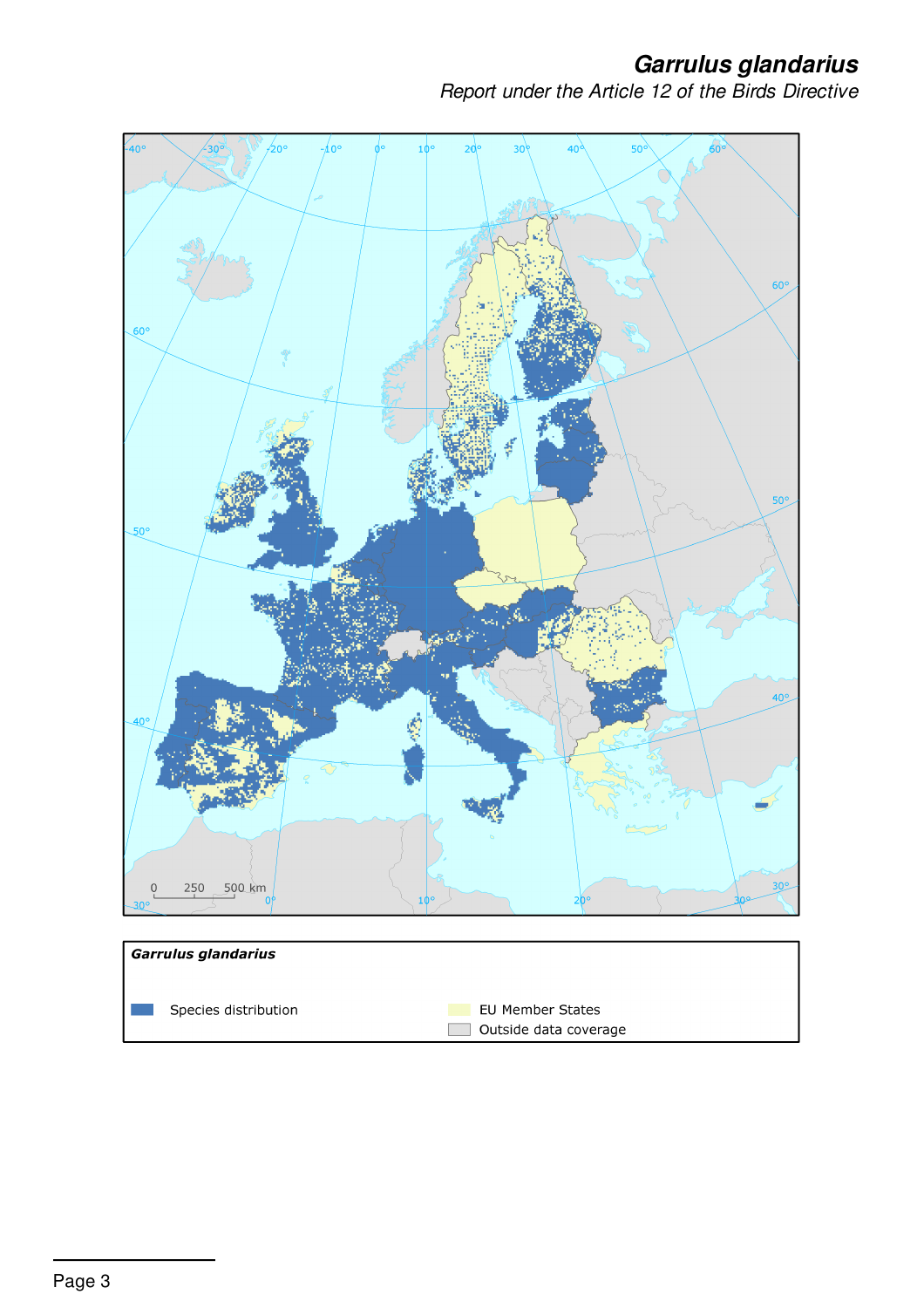*Report under the Article 12 of the Birds Directive*

### Trends at the Member State level

| MS/Ter.   | % in        | <b>Breeding</b><br>population size | <b>Breeding</b><br>population trend |                    | Range  | <b>Breeding range</b><br>trend |                    | Winter             | Winter population<br>trend |              |
|-----------|-------------|------------------------------------|-------------------------------------|--------------------|--------|--------------------------------|--------------------|--------------------|----------------------------|--------------|
|           | <b>EU27</b> |                                    | <b>Short</b><br>term                | Long<br>term       | area   | Short<br>term                  | Long<br>term       | population<br>size | <b>Short</b><br>term       | Long<br>term |
| AT        | 2.7         | 30000 - 50000 p                    | F.                                  | $\pmb{\mathsf{x}}$ | 94347  | $\overline{0}$                 | $\overline{0}$     |                    |                            |              |
| <b>BE</b> | 1.1         | 40000 - 80000 p                    | $+$                                 | $\ddot{}$          | 30109  | $\overline{0}$                 | $\overline{0}$     |                    |                            |              |
| BG        | 4.0         | 100000 - 200000 p                  | $\overline{0}$                      | $\mathbf{0}$       | 121500 | $\mathbf{0}$                   | $\overline{0}$     |                    |                            |              |
| CY        | 0.1         | 3000 - 8000 p                      | $\ddot{}$                           | $\mathsf X$        | 2300   | $\overline{0}$                 | $\mathbf 0$        |                    |                            |              |
| CZ        |             |                                    |                                     |                    |        |                                |                    |                    |                            |              |
| DE        | 13.6        | 540000 - 870000 p                  | F.                                  | $\boldsymbol{0}$   | 356807 | $\pmb{0}$                      | $\mathbf 0$        |                    |                            |              |
| DK        | 1.2         | 32000 - 32000 p                    | 0                                   | $\overline{0}$     | 42513  | $\overline{0}$                 | $\overline{0}$     |                    |                            |              |
| EE        | 1.7         | 30000 - 50000 p                    | 0                                   | $\ddot{}$          | 50200  | 0                              | $\overline{0}$     |                    |                            |              |
| ES        | 12.8        | 1070000 - 1650000 p                | $+$                                 | $\ddot{}$          | 467778 | $\ddot{}$                      | $\pm$              |                    |                            |              |
| FI        | 7.1         | 93000 - 140000 p                   |                                     | $\overline{0}$     | 307600 | $\mathsf{x}$                   | $+$                |                    |                            |              |
| <b>FR</b> | 17.2        | 400000 - 1000000 p                 | $\ddot{}$                           | $\ddot{}$          | 573800 | $\overline{0}$                 | $\pmb{0}$          |                    |                            |              |
| GR        |             |                                    |                                     |                    |        |                                |                    |                    |                            |              |
| HU        | 2.7         | 29000 - 72000 p                    | $\overline{0}$                      | $\pmb{\mathsf{x}}$ | 93011  | $\overline{0}$                 | $\mathsf X$        |                    |                            |              |
| IE        | 1.5         | 5000 - 14999 p                     | X                                   | $\pmb{\times}$     | 61700  | $\ddot{}$                      | $+$                |                    |                            |              |
| IT        | 10.4        | 300000 - 600000 p                  | $+$                                 | $\ddot{}$          | 319600 | $\ddot{}$                      | $+$                |                    |                            |              |
| LT        | 2.6         | 50000 - 80000 p                    | $+$                                 | $\ddot{}$          | 73300  | $\overline{0}$                 | $\mathbf 0$        |                    |                            |              |
| LU        | 0.1         | 3000 - 4000 p                      | $\mathsf{X}$                        | $\pmb{\times}$     | 2597   | $\overline{0}$                 | $\overline{0}$     |                    |                            |              |
| LV        | 2.4         | 175648 - 269070 p                  | Ŧ,                                  | $\ddot{}$          | 64443  | 0                              | $\pmb{0}$          |                    |                            |              |
| <b>NL</b> | 1.4         | 45123 - 67685 p                    | $\overline{0}$                      | $+$                | 41153  | $\overline{0}$                 | $\overline{0}$     |                    |                            |              |
| PL.       |             | 470000 - 520000 p                  | $\overline{0}$                      | $\pmb{\mathsf{X}}$ |        | $\mathsf X$                    | $\mathsf X$        |                    |                            |              |
| <b>PT</b> | 3.3         | 100000 - 500000 p                  | $\mathsf X$                         | $\pmb{\mathsf{X}}$ | 98300  | $\overline{0}$                 | $\pmb{0}$          |                    |                            |              |
| <b>RO</b> | 0.5         | 250000 - 500000 p                  | F                                   | $\mathsf{x}$       | 254900 | $\pmb{\mathsf{X}}$             | $\mathsf X$        |                    |                            |              |
| <b>SE</b> | 3.4         | 178000 - 407000 p                  | 0                                   | $\boldsymbol{0}$   | 299500 | $\overline{0}$                 | $\pmb{\mathsf{X}}$ |                    |                            |              |
| SI        | 0.8         | 20000 - 30000 p                    | X                                   | $\pmb{\times}$     | 19985  | $\overline{0}$                 | $\overline{0}$     |                    |                            |              |
| SK        | 1.9         | 15000 - 30000 p                    |                                     | $\boldsymbol{0}$   | 56194  | $\overline{0}$                 | $\mathbf{0}$       |                    |                            |              |
| UK        | 7.7         | 170000 - 170000 p                  | $+$                                 | $\ddot{}$          | 209800 | $\ddot{}$                      | $+$                |                    |                            |              |

See the endnotes for more information<sup>ii</sup>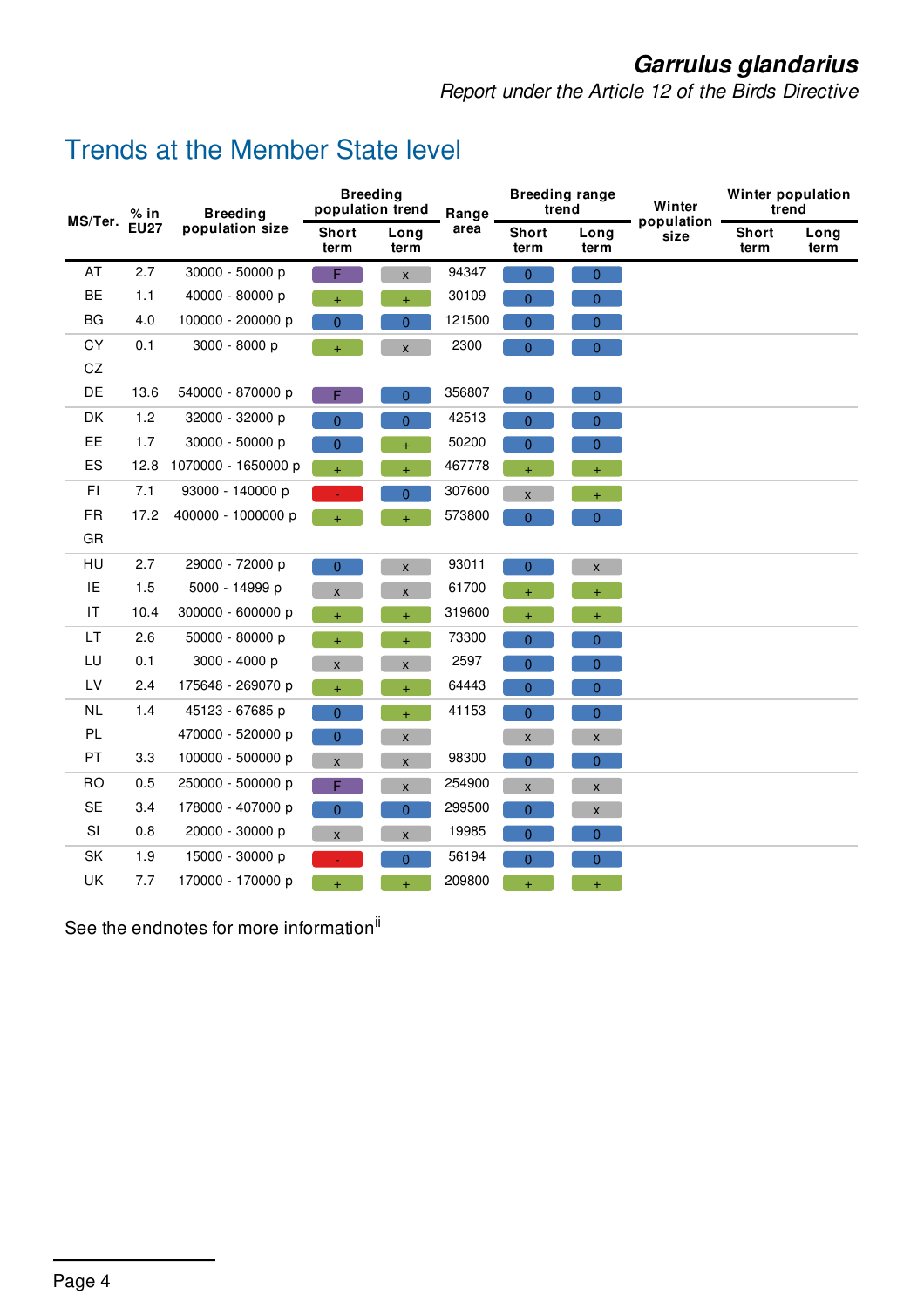*Report under the Article 12 of the Birds Directive*

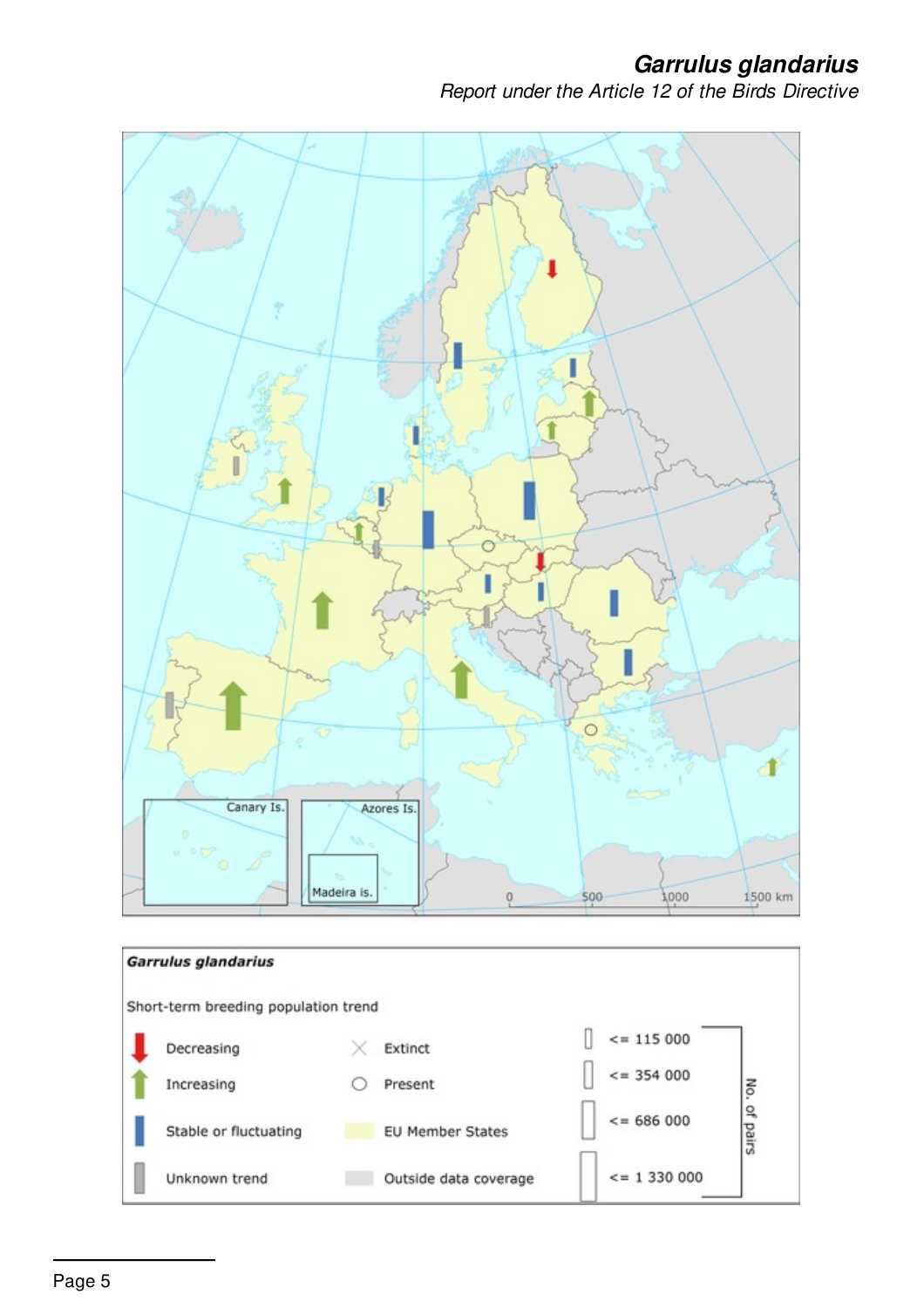*Short-term winter population trend was not reported for this species.*

This information is derived from the Member State national reports submitted to the European Commission under Article 12 of the Birds Directive in 2013 and covering the period 2008-2012. More detailed information, including the MS reports, is available at: <http://bd.eionet.europa.eu/article12/summary?period=1&subject=A342> .